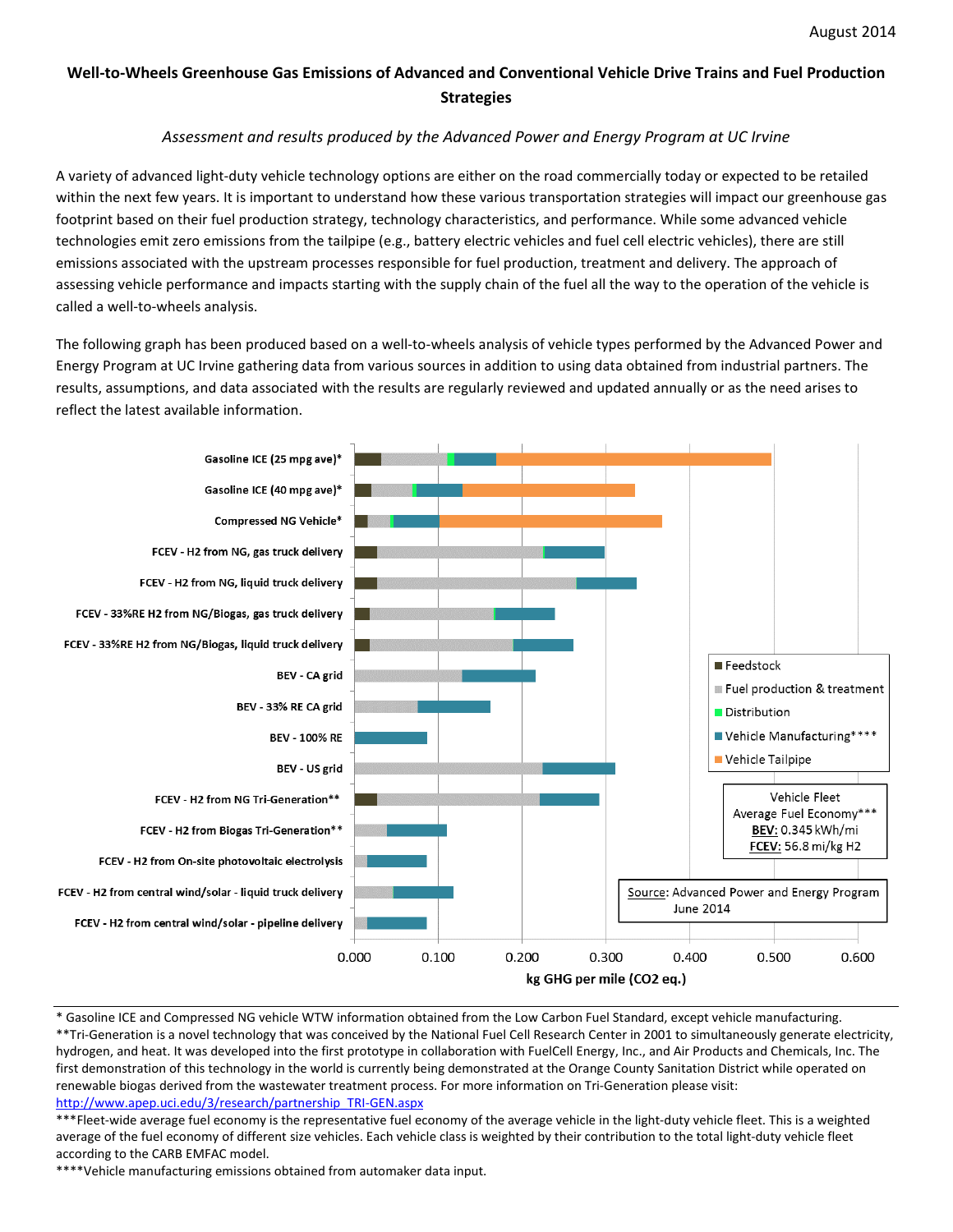## **Electric Energy Input Requirements for Electricity-Based Vehicle Fueling Pathways**

Many potential vehicle fueling pathways utilize electric energy either directly as vehicle fuel or as primary drivers for fuel production, transport, and dispensing processes. When using renewable energy, the carbon footprint of these pathways may be similar, but the amount of energy required to provide vehicle fuel varies between different pathways and infrastructure configurations.

These results assume that renewable power generation from wind and solar is fully captured and used to either charge electric vehicles or produce hydrogen fuel. For this assumption to be true in the real-world system, the profile of the BEV charging load or the hydrogen electrolysis load must be shaped to follow the generation profile of the wind and solar power installations in time. Because wind and solar power are highly variable, achieving this ideal on a continuing basis requires inherently different solution strategies for BEVs as compared to FCEVs.

By way of explanation, for BEVs the electric load profile is determined by travel demand patterns which limit how well the load profile can be shaped to follow renewable generation even with smart charging. Overcoming this obstacle requires the installation of electric energy storage. For FCEVs, hydrogen production does not have to occur at the same time as vehicle fueling due to inherent hydrogen storage capability in the associated production and distribution infrastructure. Therefore, the electric load profile of hydrogen electrolysis can be more easily shaped to capture variable renewable generation at the expense of requiring more input energy.

BEVs and FCEVs both powered by renewables, represent two different scenarios for greenhouse gas reductions. The BEV scenario has higher energy efficiency and builds off existing infrastructure, but may require large amounts of electric energy storage to realize emissions benefits in the real-world system. The FCEV pathway has lower energy efficiency and requires more infrastructure construction, but may require little to no electric energy storage to realize emissions benefits in the real-world system. Investigation of the relative importance and role of these factors, and the associated economic ramifications, is the subject of ongoing research at UCI. Please visi[t: Impact of Grid Integration on Greenhouse Gas Emissions.](http://www.apep.uci.edu/3/ResearchSummaries/pdf/SustainableTransportation/ElectricGrid_VehicleIntegrationGHGimpacts.pdf)

The graph on the following page captures the required electric energy inputs per mile of travel for different vehicle fueling pathways, gathering data from various sources in addition to data obtained from industry partners. The results, assumptions, and data associated with the results are regularly reviewed and updated annually or as the need arises to reflect the latest available information.